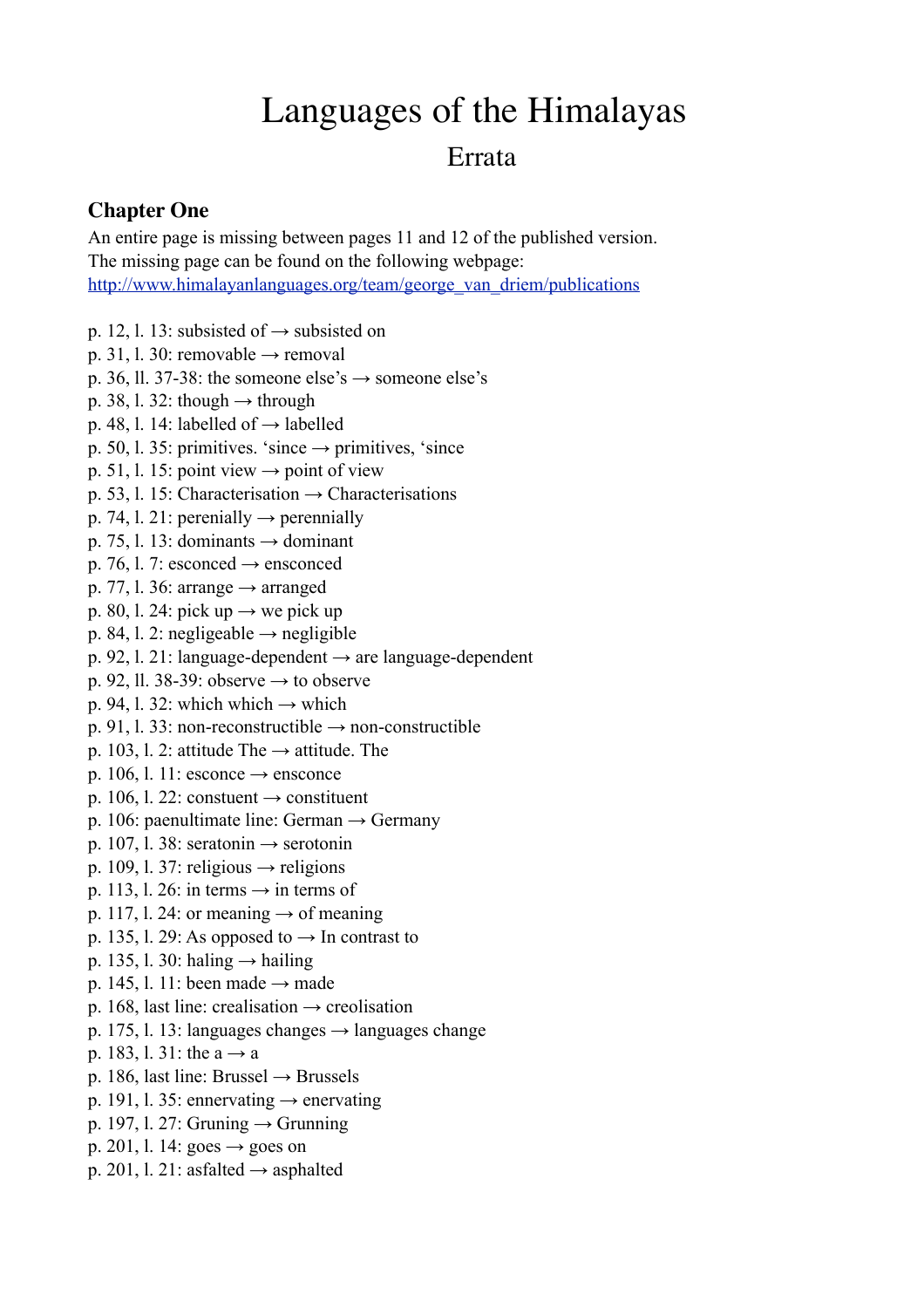#### **Chapter Two**

p. 284, l. 19: valcipera  $\rightarrow$  falciparum

p. 284, l. 21: based  $\rightarrow$  base

## **Chapter Three**

- p. 338, paenultimate line: Hán  $\rightarrow$  Hàn
- p. 358, l. 14: proximity or  $\rightarrow$  proximity of
- p. 361, l. 37: Hán → Hàn
- p. 368, l. 34: then it easy  $\rightarrow$  then it would be easy
- p. 448, l. 4: Ruòruò  $\rightarrow$  Róuruò

### **Chapter Four**

p. 469, ll. 23-24: Stoddard (1987) → Stoddard (1873) p. 471, l. 33: school  $\rightarrow$  schools p. 476, l. 37: there about  $\rightarrow$  there were about p. 477, l. 18: seem indeed  $\rightarrow$  seems indeed p. 479, ll. 32-33: under the heading under  $\rightarrow$  under the heading p. 491, l. 33: located ar  $\rightarrow$  located at p. 494, l. 5: Bhattacharya  $\rightarrow$  Bhattacharjee p. 495, 1. 27: Marrison (1988) → Marrison (1989) p. 506, l. 26: various monarch  $\rightarrow$  various monarchs p. 509, l. 1: half the  $\rightarrow$  half of the p. 518, l. 24: (1874: xliv-xlvi)  $\rightarrow$  (1884: xliv-xlvi) p. 522, l. 6: with by  $\rightarrow$  with p. 534, l. 18: westen  $\rightarrow$  western p. 541, l. 11: these these  $\rightarrow$  these p. 543, l. 19: on their  $\rightarrow$  on the p. 547, l. 5: sare  $\rightarrow$  are p. 549, l. 5: Brahmpautran  $\rightarrow$  Brahmaputran p. 549, l. 37: of in the  $\rightarrow$  of the p. 551, l. 3: Brahmputran  $\rightarrow$  Brahmaputran p. 551, l. 10: 1848:  $23ff. \rightarrow 1884$ :  $23ff.$ p. 552, l. 31: is there is  $\rightarrow$  is p. 556, last line: as an the  $\rightarrow$  as the p. 576, last line: Avery (1986)  $\rightarrow$  Avery (1889c) p. 586, l. 12: Denis  $\rightarrow$  Denise p. 586, l. 27: Thirumulai → Thirumalai **Chapter Five** p. 602, l. 4: of a the  $\rightarrow$  of the p. 605, 1. 9: 1828, II: 308 → 1838, II: 308

- p. 606, l. 26: 1828, ll. 89  $\rightarrow$  1838, ll. 89
- p. 610, 1.12:  $1977 \rightarrow 1978$
- p. 612, l. 4: comraderie  $\rightarrow$  camaraderie
- p. 618, l. 20: preserves  $\rightarrow$  preserve
- p. 626, l. 2: in need in  $\rightarrow$  in need of
- p. 630, l. 27: perconceptions  $\rightarrow$  preconceptions
- p. 631, l. 11: cranies  $\rightarrow$  crannies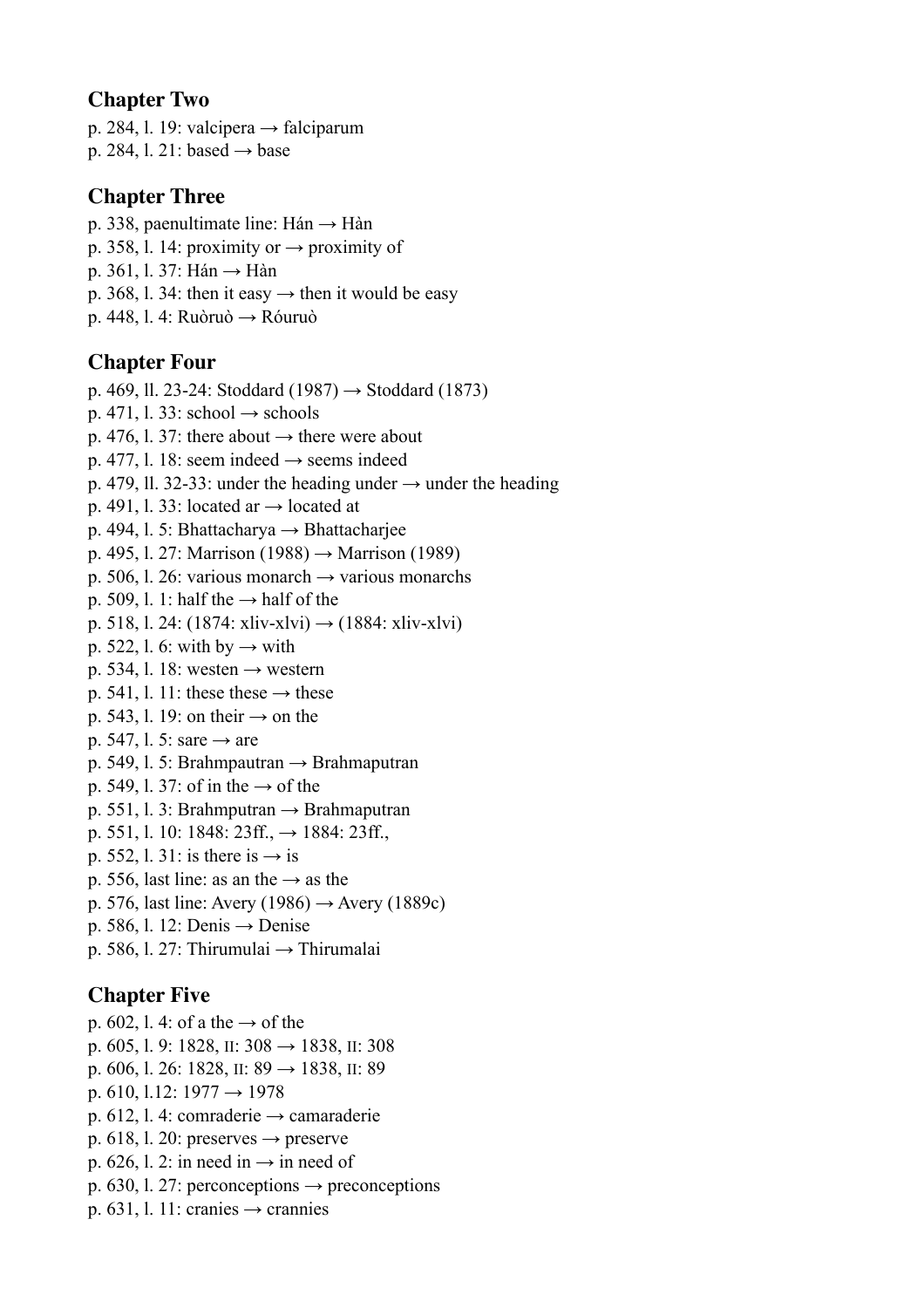p. 647, l. 6: Ding 1988 → Ding 1998 p. 665, paenultimate line:  $1889 \rightarrow 1898$ p. 676, l. 26:  $2052 \rightarrow 2050$ p. 686, l. 3: negligeable  $\rightarrow$  negligible p. 694, l. 5: portrays  $\rightarrow$  portray p. 694, l. 32: uniquitous  $\rightarrow$  ubiquitous p. 695, l. 1: Rāi VS 2055 refers to Rāi, Lagudhan VS 2055, not Rāi, Anupā VS 2055. p. 713, l. 19:  $(1976) \rightarrow (1977)$ p. 725, l. 8: occuping  $\rightarrow$  occupying p. 731, 1. 16: 1866, I: 76 → 1867, I: 76 p. 731, l. 17: (1893) → hypothesis (1834) p. 739, l. 3: <- $k$ hu $>$  in <- $g$ u $>$  $\rightarrow$  <- $k$ hu $>$  and <- $g$ u $>$ p. 739, l. 31: 1983:  $248 \rightarrow 1993$ : 248 p. 740, l. 26: cemetary  $\rightarrow$  cemetery p. 740, l. 37: with the languages  $\rightarrow$  with the language p. 741, l. 2: of Valley's  $\rightarrow$  of the Valley's p. 741, l. 25: haled  $\rightarrow$  hailed p. 746, l. 9: accordeon  $\rightarrow$  accordion p. 759, l. 24: Jośī (NS 1078)  $\rightarrow$  Jośī (NS 1107) p. 761, l. 5: 1992e, 1993h → 1992d, 1993f p. 761, l. 21: addresses  $\rightarrow$  address p. 767, l. 9: Yatna (VS 2049) → Yatna (VS 2040) p. 768, l. 20: Yatna (2049) → Yatna (2040) p. 768, l. 29: Yatna (2049) → Yatna (2040) p. 776, l. 25: Sheperd  $\rightarrow$  Shepherd p. 787, l. 10: such the  $\rightarrow$  such as the p. 794, l. 17: Uttarkhanda → Uttarakhanda p. 798, l. 24: Brahmputran → Brahmaputran p. 805, l. 26: Deccan  $\rightarrow$  Brahmaputran p. 815, l. 1: 2041: 478sq.  $\rightarrow$  2031: 478sq. p. 815, l. 2: originally adopted  $\rightarrow$  originally be adopted p. 818, 1. 19: Mainwaring (1876, 1889) → Mainwaring (1876, 1898)

p. 819, l. 33: VS  $2043 \rightarrow$  VS  $2045$ 

# **Chapter Six**

- p. 834, paenultimate line: Sambotra in Roman Dzongkha phonological transcription corresponds to the Tibetological transliteration Sambhoṭa
- p. 845, l. 25: solliciting  $\rightarrow$  soliciting
- p. 850, l. 8: to Ladakhi  $\rightarrow$  on Ladakhi
- p. 851, l. 37: recostructs  $\rightarrow$  reconstructs
- p. 852, l. 15: sevral  $\rightarrow$  several
- p. 873, l. 12:  $(1865: 187) \rightarrow (1825: 187)$
- p. 880, l. 18:  $(1865: 13) \rightarrow (1825: 13)$
- p. 891, l. 30: indigenous  $\rightarrow$  the indigenous
- p. 903, l.13: north  $\rightarrow$  north as
- p. 904, l. 28: alttudes  $\rightarrow$  altitudes
- p. 904, l. 33: the either came  $\rightarrow$  they either came
- p. 934, l. 6: or Himachal  $\rightarrow$  of Himachal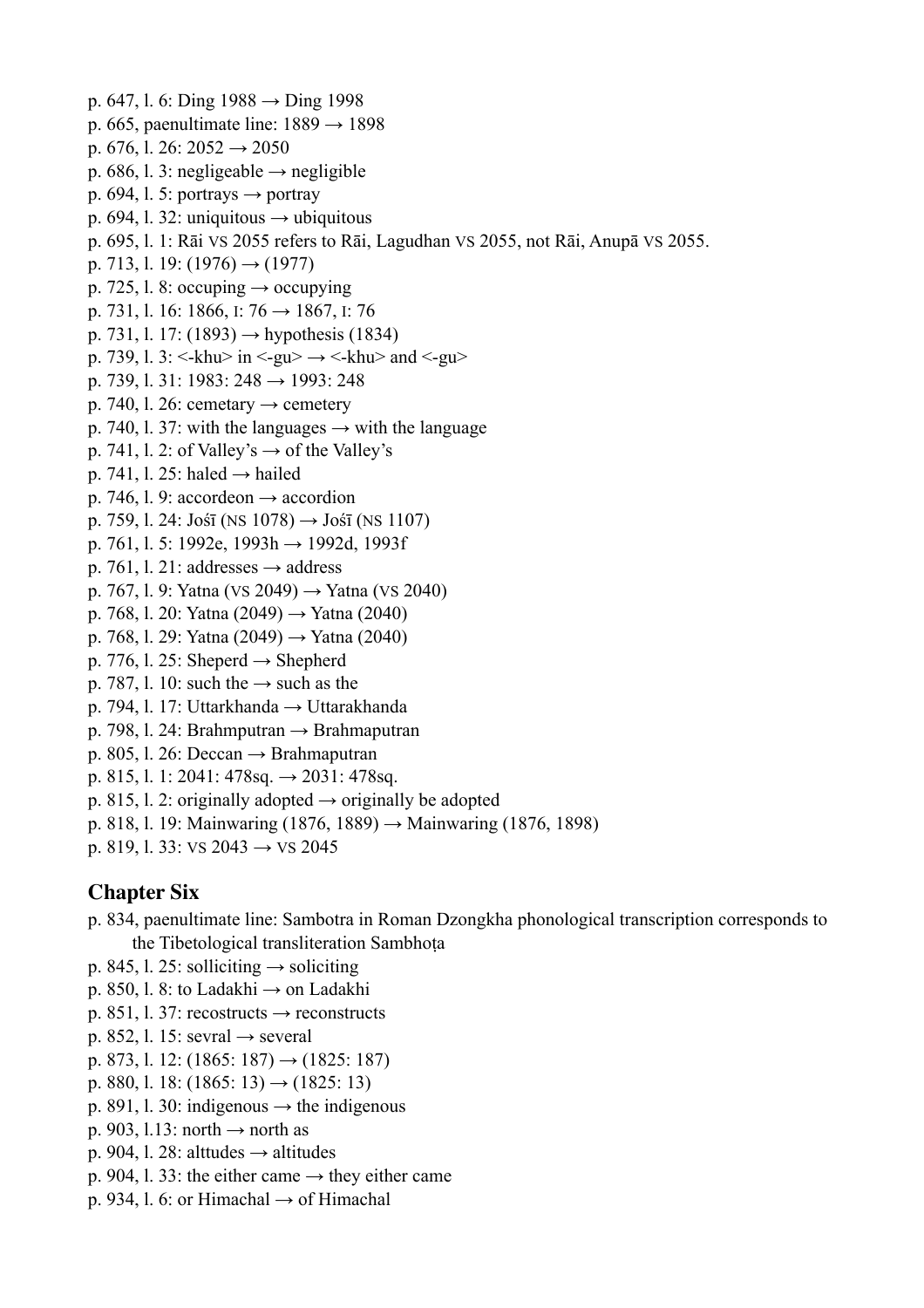- p. 940, l. 8: Takahasi's → Takahashi's
- p. 942, paenultimate line:  $1973 \rightarrow 1976$
- p. 943, l. 4: lifestock  $\rightarrow$  livestock
- p. 959, l. 19: tenses suffixes  $\rightarrow$  tense suffixes
- p. 959, l. 33: comprimised  $\rightarrow$  compromised
- p. 959, l. 34: Kenneth Pike  $\rightarrow$  by Kenneth Pike
- p. 960, l. 1: ethnopharmocological  $\rightarrow$  ethnopharmacological
- p. 965, ll. 14-15: have provided  $\rightarrow$  have been provided
- p. 971, l. 26: Pokhrel *et al.* (2042) → Pokhrel *et al.* (2040)
- p. 973, ll. 29~30: (von den Driesch 1994) → (von den Driesch 1995)
- p. 979, l. 20: west spoken  $\rightarrow$  west

#### **Chapter Seven**

- p. 1001, l. 24: was Aryan  $\rightarrow$  was Aryan.
- p. 1003, 1. 38: Mughal 1990a, 1990b → Mughal 1991a, 1991b
- p. 1006, l. 26: 1985  $\rightarrow$  1983
- p. 1006, paenultimate line: eight  $\rightarrow$  eighth
- p. 1007, l. 8: Herodatus  $\rightarrow$  Herodotus
- p. 1009, 1. 35: to be that the  $\rightarrow$  to be the
- p. 1010, l. 32: also found  $\rightarrow$  are also found
- p. 1012, l. 1: plundering  $\rightarrow$  plundering of
- p. 1012, l. 1: chattle  $\rightarrow$  chattel
- p. 1020, l. 8: cemetaries  $\rightarrow$  cemeteries
- p. 1029, l. 17: Trail (1977, IV) → Trail (1973, IV)
- p. 1039, last line: learnèd → learned
- p. 1057, l. 16:  $(1959) \rightarrow (1969)$
- p. 1073, l. 1: pharaos  $\rightarrow$  pharaohs
- p. 1074, l. 11: their is  $\rightarrow$  there is
- p. 1079, l. 29: Bloch (1935) does not match any of the bibliographical entries.
- p. 1082, l. 17: Morgenstierene (1953) does not match any of the bibliographical entries.
- p. 1080, l. 29: esconced  $\rightarrow$  ensconced
- p. 1084, l. 15:  $(1990) \rightarrow (1980)$
- p. 1085, l. 15: Zemiaki spoken  $\rightarrow$  Zemiaki is spoken
- p. 1088, l. 27: so thet  $\rightarrow$  so that
- p. 1093, l. 36: Graham  $\rightarrow$  Grahame
- p. 1095, l. 15: by a less than  $\rightarrow$  by less than
- p. 1098, ll. 18-19: to refer to denote  $\rightarrow$  to refer to
- p. 1098, l. 32: Graham  $\rightarrow$  Grahame
- p. 1099, l. 18: with periodically  $\rightarrow$  periodically
- p. 1101, l. 22: aprical  $\rightarrow$  apical
- p. 1109, l. 25: kindom  $\rightarrow$  kingdom
- p. 1120, l. 25: Tibetans groups  $\rightarrow$  Tibetan groups
- p. 1123, l. 9: (1977: 8)  $\rightarrow$  (1978: 8)
- p. 1133, l. 8: uncontestably  $\rightarrow$  incontestably
- p. 1133, l. 9: Whilst.  $\rightarrow$  [omit]
- p. 1136, l. 32: haled  $\rightarrow$  hailed
- p. 1148, l. 18: Gruning  $\rightarrow$  Grunning
- p. 1154, l. 17: expell  $\rightarrow$  expel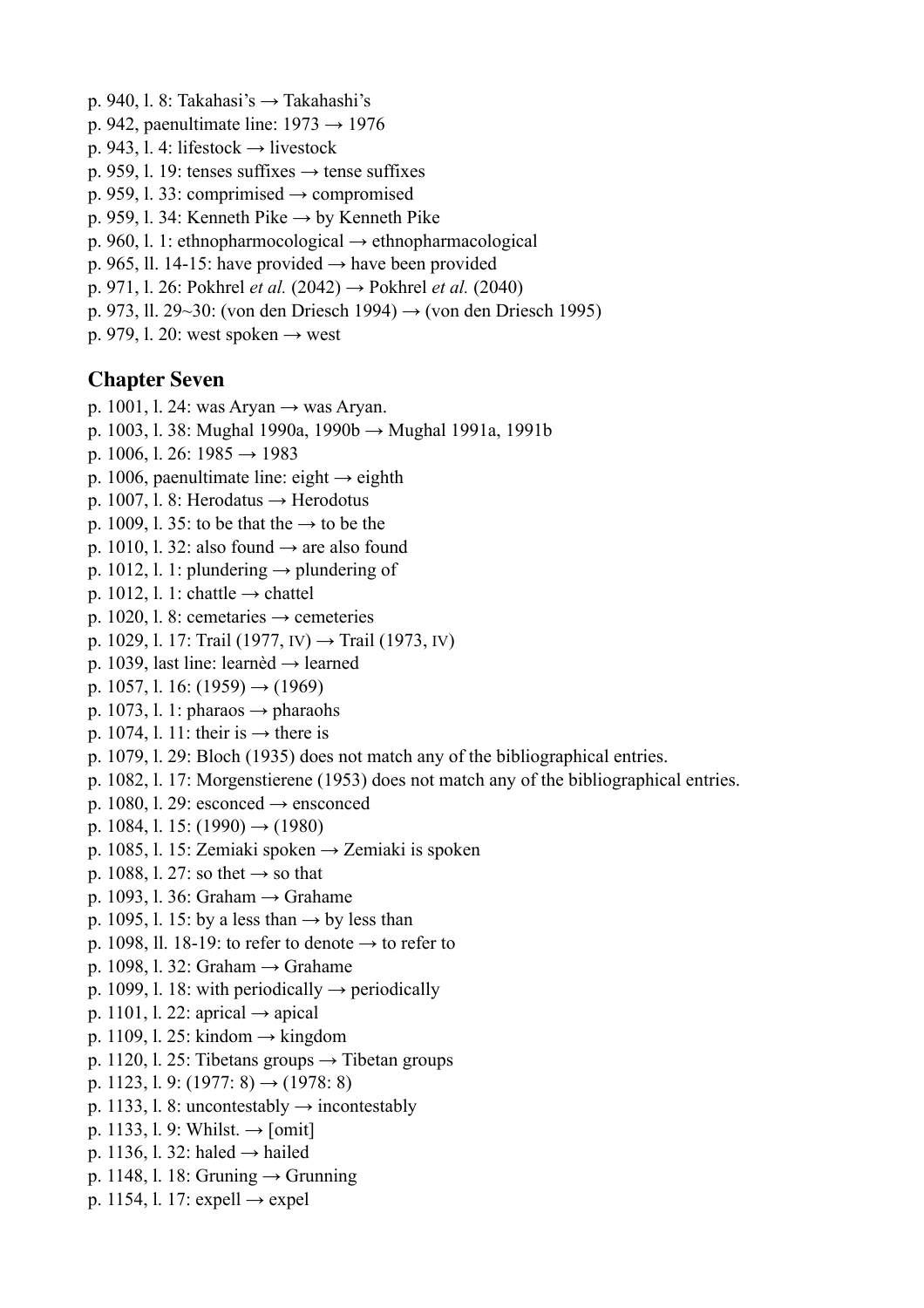- p. 1158, l. 28: Simha (1968) → Simha (1981)
- p. 1162, l. 6: conservatisim  $\rightarrow$  conservatism
- p. 1162, paenultimate line:  $(1974) \rightarrow (1975)$
- p. 1167, l. 27: the the  $\rightarrow$  the
- p. 1175, l. 7: mood  $\rightarrow$  mud
- p. 1175, l. 38: VS  $2043 \rightarrow$  VS  $2045$

#### **Chapter Eight**

- p. 1177, last line: of samples  $\rightarrow$  of the samples
- p. 1179, l. 25: Burushaski data → Burushaski data
- p. 1182, ll. 9-10: Tiffou and Morin (1982a)  $\rightarrow$  Morin and Tiffou (1982a)
- p. 1186, l. 21: first mooted  $\rightarrow$  was first mooted
- p. 1188, l. 3: prodominantly  $\rightarrow$  predominantly
- p. 1193, paenultimate line: verbs agrees  $\rightarrow$  verb agrees
- p. 1198, l. 2:  $(1964) \rightarrow (1984)$
- p. 1211, l. 34: at Orkhon about 30 km east  $\rightarrow$  in the Orkhon valley about 320 km west
- p. 1213, l. 13: northeren  $\rightarrow$  northern
- p. 1218, l. 14: Nabuhiro  $\rightarrow$  Nobuhiro
- p. 1219, l. 28: Brouwer (1646: 98-99)  $\rightarrow$  Brouwer (1643: 98-99)

#### **Bibliography**

- p. 1224, Allen 1975a: The second Allen 1975a  $\rightarrow$  Allen 1975b
- p. 1226, Anučin 1906, 1914: Anučin, Vasilij Ivanovič. 1906. 'Predvaritel'nyj otčet po poezdke k enisejskim ostjakam v 1905 godu', *Izvestija Russkogo Komiteta dlja Izučenia Srednej i Vostočnoj Azii,* VI: 38-50, and — 1914. 'Očerk šamanstva u enisejskix ostjakov', *Sbornik Muzeja Antropologii i Ètnografii pri Imperatorskoj Akademii Nauk*, II (2).
- p. 1226, Arokianathan 1986: 1986 → 1987
- p. 1235, Blench 2000: planst  $\rightarrow$  plants
- p. 1246, Collinder 1955, 1957: Collinder, Björn. 1955. *Fenno-Ugric Vocabulary: An Etymological Dictionary of the Uralic Languages.* Stockholm: Almqvist & Wiksell, and — 1957. *A Handbook of the Uralic Languages*. Stockholm: Almqvist.
- p. 1247, Cunningham 1854: Cunningham, Alexander. 1854. *Ladák, Physical, Statistical, and Historical; with Notices of the Surrounding Countries.* London: William H. Allen and Co.
- p. 1255, Duarah 1990: of of  $\rightarrow$  of
- p. 1257, Ellis 1816: of the are  $\rightarrow$  of the book are
- p. 1258, Emeneau 1965: Emeneau, Murray Barnson. 1965. *India and Historical Grammar.*  Annamalainagar: Annamalai University.
- p. 1258, Everitt 1977: 1977 → 1973, and Trail (1977) → Trail (1973)
- p. 1266, Grierson 1916: Grierson, George Abraham, ed. 1916. *Linguistic Survey of India (Vol. IX, Part IV, Indo-Aryan Family — Central Group).* Calcutta: Superintendent of Government Printing, India.
- p. 1267, Gupta 1963: superfluous, since already correctly listed on p. 1248
- p. 1270, Hamilton 1819: Edinburg [*sic,* in original] → Edinburgh
- p. 1270, Hamilton 1838: 1838.  $\rightarrow$  1838 [posthumous].
- p. 1275, Hodgson 1874: Hodgson, Brian Houghton. 1874. *Essays on the Language, Literature and Religion of Nepal and Tibet* (two volumes). London: Trübner & Co.
- p. 1282, Kansākār 1981: Kansākār, Tej Ratna. 1981. 'Newari Language and Linguistics: A Conspectus', *Contributions to Nepalese Studies,* VIII (2): 1-18.